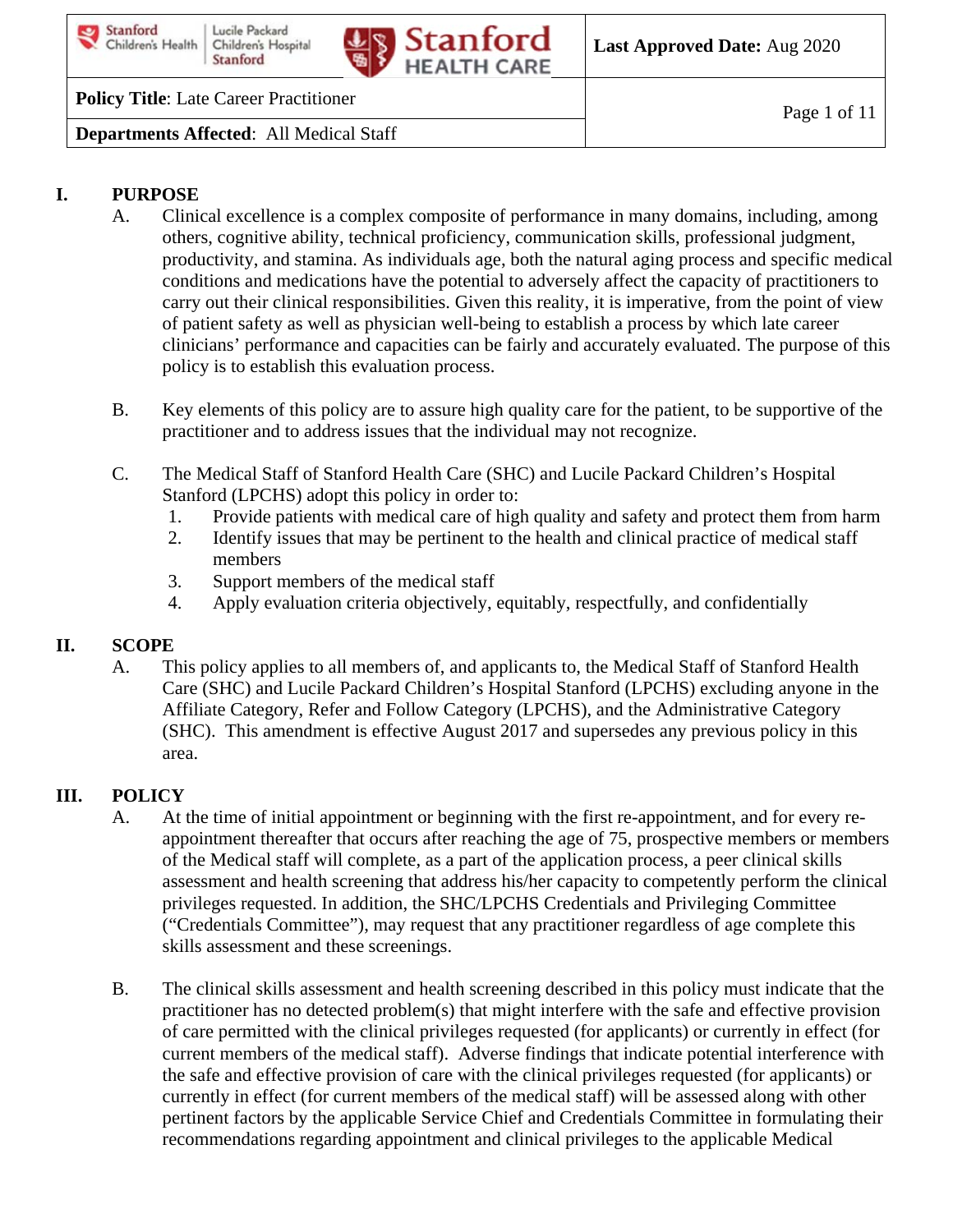



**Policy Title**: Late Career Practitioner

**Departments Affected**: All Medical Staff

Executive Committee [hereafter MEC] as provided in the SHC/LPCHS Medical Staff Bylaws. The Service **Chief/Credentials Committee has the right to request additional information for further evaluation, if necessary.** 

### **IV. PROCEDURE**

- A. Components of the assessment: For any practitioner aged 74 ½ or older at the time of his/her application for appointment or who is otherwise asked by the Credentials Committee to undergo evaluation (including the biennial assessment of current members of the medical staff aged 75 or older), the Medical Staff Services Department will notify the practitioner of the assessment and screenings required by this policy. These are as follows:
	- 1. A peer assessment of the applicant's clinical performance by medical staff members, trainees, advanced practice professionals, nurses and other hospital staff who are in a position to evaluate the applicant's clinical performance. The applicable Service Chief will identify the individuals to conduct the assessment and forward them directly to the Director of Medical Staff Services Department or designee. A modified version of the Clinical Excellence Core Competencies Evaluation will be used for this purpose (Appendix A). The Medical Staff Services Department will directly contact each of the individuals selected to request that they complete the evaluation form.
		- a) A comprehensive history and physical examination, to be arranged and paid for by the practitioner using the forms provided in Appendix B. The practitioner being evaluated must provide the name of the evaluating physician in advance.
		- b) The Director of Medical Staff Services Department or designee in consultation with the chair of the Credentials Committee will approve the provider performing the H&P.
- B. Notification to the practitioner will include:
	- 1. The required elements of the evaluation (Appendices A and B)
	- 2. The request for the name of the physician of choice for the health screening and the date when that name in addition to email address and phone number must be submitted to the Medical Staff Services Department
	- 3. The date that the results of the health screening is due to the Medical Staff Services Department
	- 4. The fact that both components of this evaluation process are required for the application process and must be completed before processing of the initial application, and that a delay in receipt of the completed evaluation materials may result in voluntary withdrawal of application for Medical Staff membership and clinical privileges. Physicians who are currently on the medical staff who are 75 or older will be required to complete both components within in 6 months of the date of the initial notification. Non-compliance will result in an administrative suspension of membership and privileges until the process has been completed.
	- 5. A copy of this policy
	- 6. A copy of the current clinical privileges held (or privileges requested) by the practitioner.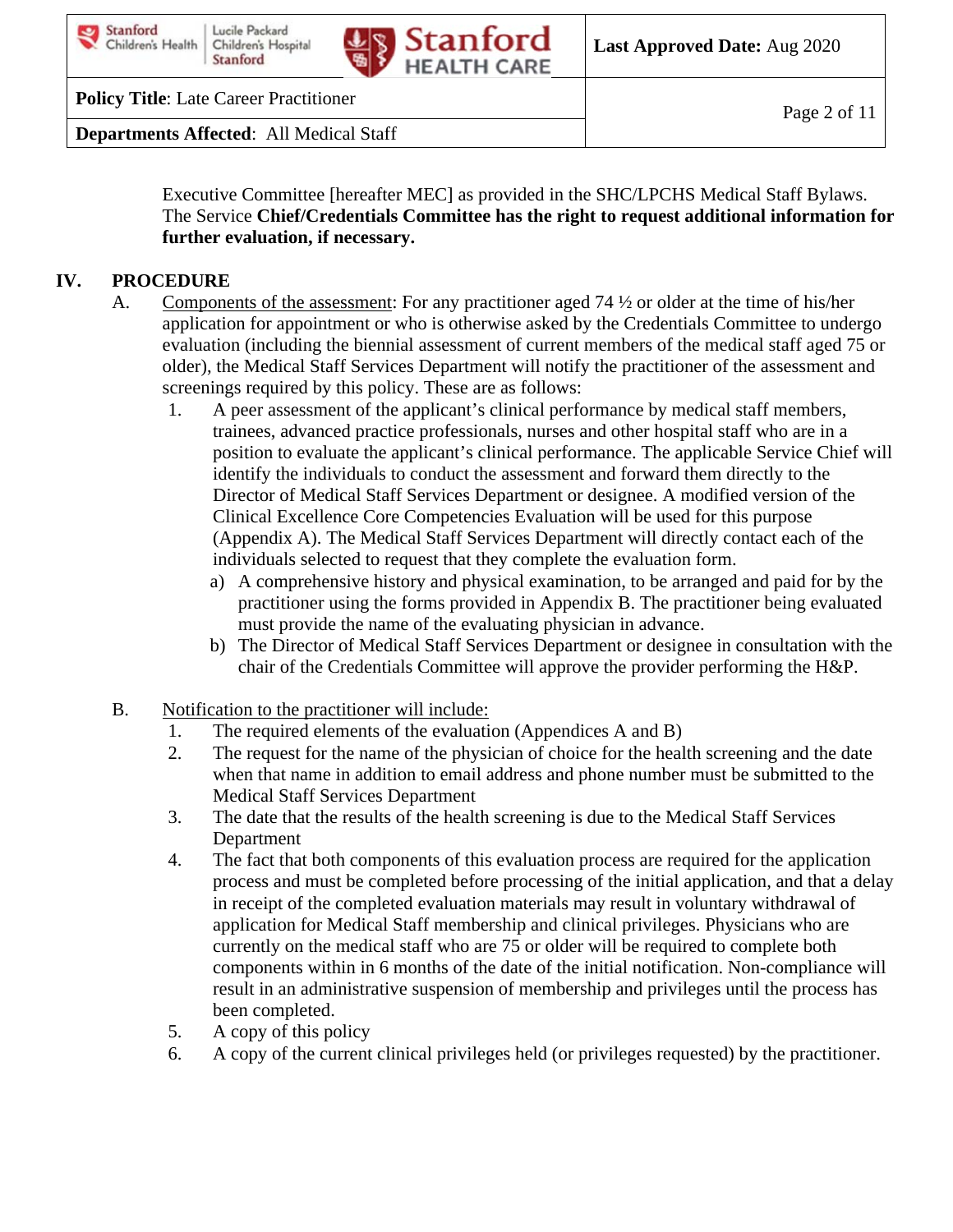

**Policy Title**: Late Career Practitioner

**Departments Affected**: All Medical Staff

- C. Review of assessments
	- 1. The completed Clinical Core Competencies evaluations (Appendix A) will be submitted to the Medical Staff Services Department.
	- 2. The History and Physical Examination Attestation Form (Appendix B) will be submitted to the Medical **Staff Services Department.**
	- 3. This information, which will be treated as highly confidential, will be reviewed by the applicable Service Chief and Chair of the Credentials Committee if issues are identified on the H&P form or if peer evaluators rate the practitioner less than 3. Additional evaluation and consultation may be sought regarding the interpretation of the results as needed.
- D. Outcomes of review
	- 1. If the findings do not identify potential patient care concerns in relation to the expected level of performance of the requested privileges, the results will be filed in a confidential file maintained by the Medical Staff Services Department, and the Credentials File will only reflect that the assessment and screening process has been completed with no significant concerns identified. The process will then proceed as specified in the Medical Staff Bylaws.
	- 2. If the findings identify potential patient care concerns, the Service Chief and the Credentials Committee will, on a confidential basis, evaluate the results and will recommend further evaluation if indicated. This could include proctoring of the practitioner's clinical performance, the scope and duration of which would be determined by the MEC upon recommendation of its Credentials Committee, with input from the Service Chief. Specific findings that would identify potential concerns include low ratings (ratings less than 3) on any Clinical Excellence Core Competencies Evaluation form or significant health issues that would interfere with the ability to practice medicine in the physician's specialty. The complete evaluation/findings will be maintained by the Medical Staff Services Department.
		- a) If the Credentials Committee concludes that the practitioner is not able to safely and competently perform the privileges requested, either after the initial evaluation or after undergoing further evaluation as in C.3 or D.2 above, a representative of the committee and/or the Chief of Staff (SHC) or Medical Staff President (LPCHS) will discuss alternative practice patterns or modification of requested privileges, including the possibility of revocation of privileges, with the practitioner. The goal of such discussion is to be supportive and respectful of the practitioner and to suggest resources to assist the practitioner.
		- b) If the committee recommends modification, restriction or revocation of clinical privileges to the MEC, and if that recommendation is approved by the MEC, the practitioner may request a hearing under the Medical Staff Bylaws.
- E. Throughout this process, the intent of each step is to protect patient safety, provide support to the practitioner and assist in any resulting changes in practice patterns or transitions. This process is also available to individual practitioners who, on their own, express concerns. Inquiries by such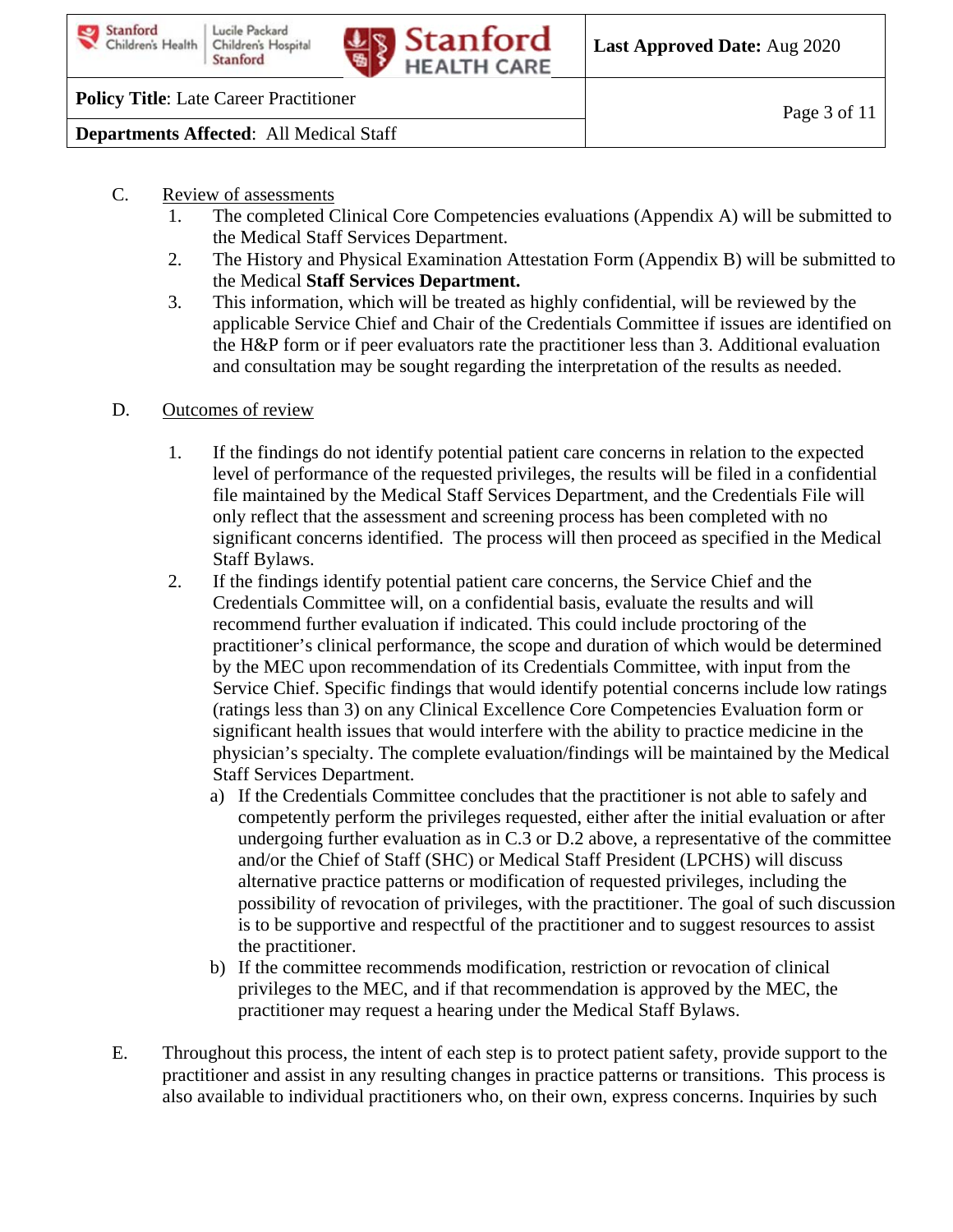

**Policy Title**: Late Career Practitioner

**Departments Affected**: All Medical Staff

practitioners should be directed to the Chief of Staff (SHC) or Medical Staff President (LPCHS) or designee.

# **V. APPENDICES**

- A. Appendix A Clinical Core Competencies Evaluation
- B. Appendix B History and Physical Examination: General Information and Attestation Form

# **VI. DOCUMENT INFORMATION**

- A. Author/Original Date
	- 1. Director, Medical Staff Services, 06/2012
- B. Gatekeeper of Original Document
- 1. Director, Medical Staff Services
- C. Distribution and Training Requirements
	- 1. This policy resides in the Medical Staff Policy Manual of SHC.
- D. Review and Renewal Requirements
	- 1. This policy will be reviewed and/or revised every three years or as required by change of law or practice.
- E. Review and Revision History:
	- 1. MM/YYYY name, title, department; name, title, department
- F. Approvals
	- 1. 07/2012 SHC and LPCHS MEC; SHC and LPCHS Board
	- 2. 10/2013 SHC Board
	- 3. 08/2012 SHC and LPCHS MEC;
	- 4. 08/2014 SHC and LPCHS MEC; SHC and LPCHS Board
	- 5. 08/2017 SHC and LPCHS MEC; SHC and LPCHS Board; SHC and LPCHS Board; SHC Board
	- 6. 8/2020 SHC MEC and SHC Board Approval

### *"This document is intended for use by staff of Stanford Health Care.*

*No representations or warranties are made for outside use. Not for outside reproduction or publication without permission."*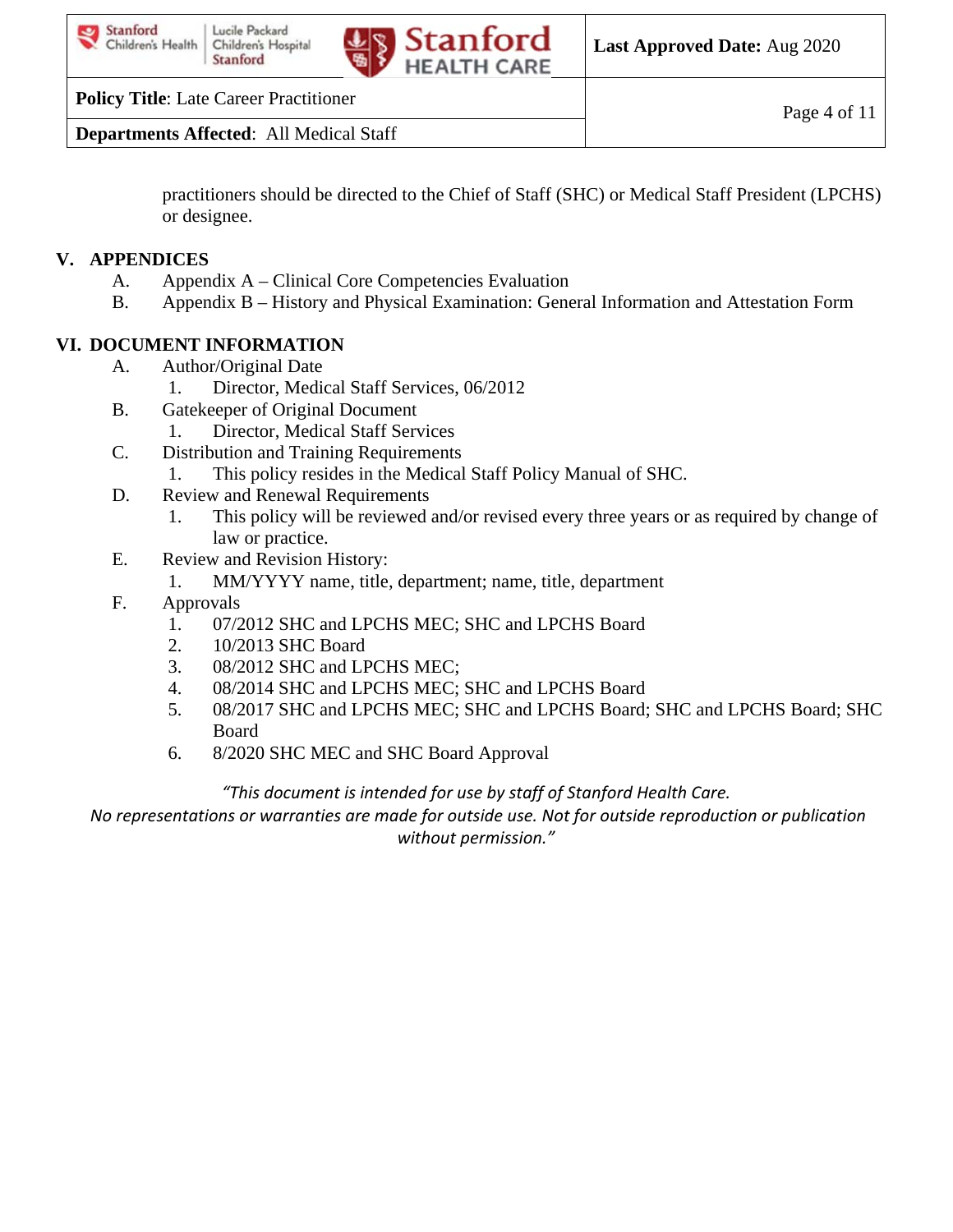

| <b>Stanford University Medical Center Late Career Practitioner Policy</b><br>Appendix A: Clinical Excellence Core Competencies Evaluation (CONFIDENTIAL)                                                                                                                                                                                                                                                                     |                                                                                                                                                                                                                                                                                                                                                                                                                                                                                                                                                             |
|------------------------------------------------------------------------------------------------------------------------------------------------------------------------------------------------------------------------------------------------------------------------------------------------------------------------------------------------------------------------------------------------------------------------------|-------------------------------------------------------------------------------------------------------------------------------------------------------------------------------------------------------------------------------------------------------------------------------------------------------------------------------------------------------------------------------------------------------------------------------------------------------------------------------------------------------------------------------------------------------------|
| Candidate: New York Street, New York Street, New York Street, New York Street, New York Street, New York Street, New York Street, New York Street, New York Street, New York Street, New York Street, New York Street, New Yor                                                                                                                                                                                               | Date:                                                                                                                                                                                                                                                                                                                                                                                                                                                                                                                                                       |
| <b>INSTRUCTIONS</b>                                                                                                                                                                                                                                                                                                                                                                                                          |                                                                                                                                                                                                                                                                                                                                                                                                                                                                                                                                                             |
| their authors) will be treated as strictly confidential within the Medical Staff appointment and credentialing processes.                                                                                                                                                                                                                                                                                                    | Clinical care at Stanford is expected to reflect excellence beyond basic professional competence. In completing each item of this assessment, you are asked to<br>consider the candidate's performance relative to Stanford's expectation of excellence. Please be as candid as possible. These forms (including the identity of                                                                                                                                                                                                                            |
| PLEASE TELL US ABOUT YOURSELF.                                                                                                                                                                                                                                                                                                                                                                                               |                                                                                                                                                                                                                                                                                                                                                                                                                                                                                                                                                             |
| 1. Please indicate the nature of your relationship to the candidate (choose<br>the single best fit):                                                                                                                                                                                                                                                                                                                         | 2. Please indicate your departmental affiliation and/or clinical specialty, if<br>applicable:                                                                                                                                                                                                                                                                                                                                                                                                                                                               |
| Trainee of the candidate<br>Clinical administrator (for example, nurse manager or clinic<br>manager)<br>Allied healthcare provider (for example, nurse practitioner or<br>physician assistant)<br>Physician (not trainee)<br>Other and the contract of the contract of the contract of the contract of the contract of the contract of the<br>This relationship is: current<br>past<br>PLEASE COMPLETE THE FOLLOWING SURVEY. | Dept./Div. Specialty Specialty<br>3. Please indicate the nature of your familiarity with the candidate's<br>performance (choose the single best fit):<br>General knowledge by reputation only (no direct observation)<br>Direct knowledge of patient outcomes and/or chart review<br>Direct observation of candidate's work in the clinical setting<br>Insufficient information on which to base an evaluation (if you<br>select this answer, STOP. Do not complete the remainder of the<br>evaluation).<br>This knowledge is (circle one): current<br>past |
| For each item, ratings are explained as follows:                                                                                                                                                                                                                                                                                                                                                                             |                                                                                                                                                                                                                                                                                                                                                                                                                                                                                                                                                             |

- "Significant Concern\*"  $\bullet$
- "Minor Concern"  $\bullet$
- "Average" basic professional competence (but short of "excellent" as defined below) ۰
- "Excellent" comparable to what should be expected at an academic medical center like Stanford  $\bullet$
- "Outstanding" a clinician who is widely recognized locally, regionally or nationally.  $\bullet$

Please note that for any items on which you rate the candidate's performance either "Significant Concern" or "Minor Concern" an explanation is required. We once again ask you to be as candid as possible.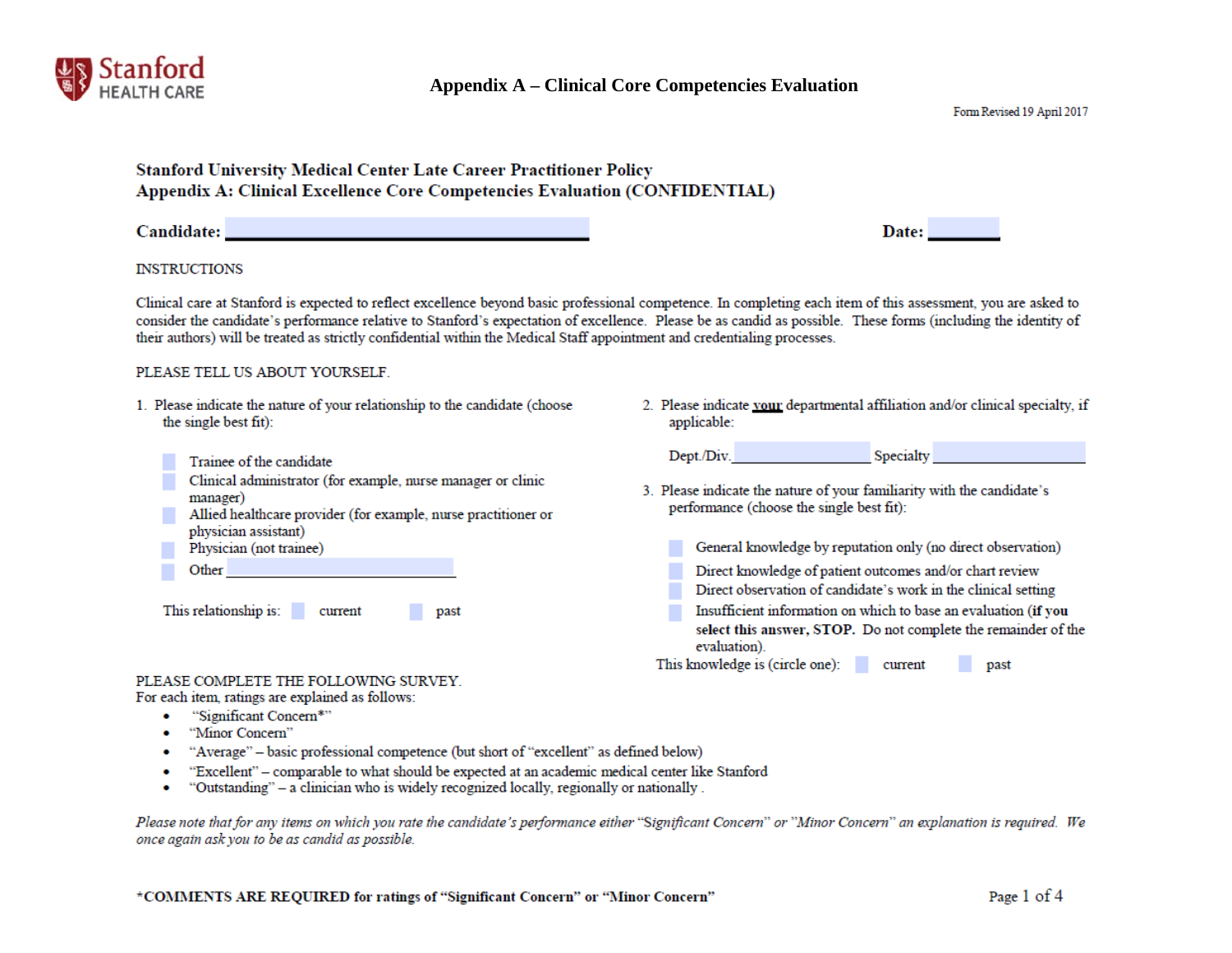| <b>GENERAL</b><br><b>CLINICAL</b><br><b>PROFICIENCY</b> | Significant Concern*<br>comment required)  | (comment required)<br>Minor Concern     | Average (basic<br>professional competence) | Excellent (expected at top<br>academic medical center | (widely recognized locally<br>regionally or nationally)<br>Outstanding      | Not applicable or don't<br>know | <b>COMMENTS</b><br>(REQUIRED for ratings of "Significant Concern" or "Minor<br>Concern")<br>If applicable, please describe specific observed performance or<br>behavior that influenced your assessment. Describe history and<br>frequency of this performance or behavior, including any trend<br>toward improvement or worsening over time. Continue on back<br>or separate sheet if necessary. |
|---------------------------------------------------------|--------------------------------------------|-----------------------------------------|--------------------------------------------|-------------------------------------------------------|-----------------------------------------------------------------------------|---------------------------------|---------------------------------------------------------------------------------------------------------------------------------------------------------------------------------------------------------------------------------------------------------------------------------------------------------------------------------------------------------------------------------------------------|
| Maintains up-to-date knowledge                          | $\overline{1}$                             | $\overline{2}$                          |                                            | 4                                                     | 5                                                                           |                                 |                                                                                                                                                                                                                                                                                                                                                                                                   |
| base appropriate to scope of practice                   |                                            |                                         |                                            |                                                       |                                                                             |                                 |                                                                                                                                                                                                                                                                                                                                                                                                   |
| Maintains current                                       | $\overline{1}$                             | $\overline{2}$                          | 3                                          | 4                                                     | 5                                                                           |                                 |                                                                                                                                                                                                                                                                                                                                                                                                   |
| technical/procedural proficiency                        |                                            |                                         |                                            |                                                       |                                                                             |                                 |                                                                                                                                                                                                                                                                                                                                                                                                   |
| Applies sound diagnostic reasoning                      | $\overline{1}$                             | 2                                       | 3                                          | 4                                                     | 5                                                                           |                                 |                                                                                                                                                                                                                                                                                                                                                                                                   |
| and judgment                                            |                                            |                                         |                                            |                                                       |                                                                             |                                 |                                                                                                                                                                                                                                                                                                                                                                                                   |
| Applies sound therapeutic reasoning                     | $\overline{1}$                             | $\overline{2}$                          | 3                                          | 4                                                     | 5                                                                           |                                 |                                                                                                                                                                                                                                                                                                                                                                                                   |
| and judgment                                            |                                            |                                         |                                            |                                                       |                                                                             |                                 |                                                                                                                                                                                                                                                                                                                                                                                                   |
| Applies evidence from relevant                          | 1                                          | $\overline{2}$                          | 3                                          | 4                                                     | 5                                                                           |                                 |                                                                                                                                                                                                                                                                                                                                                                                                   |
| scientific studies                                      |                                            |                                         |                                            |                                                       |                                                                             |                                 |                                                                                                                                                                                                                                                                                                                                                                                                   |
| Seeks consultation from other care                      | $\mathbf{1}$                               | 2                                       | 3                                          | 4                                                     | 5                                                                           |                                 |                                                                                                                                                                                                                                                                                                                                                                                                   |
| providers when appropriate                              |                                            |                                         |                                            |                                                       |                                                                             |                                 |                                                                                                                                                                                                                                                                                                                                                                                                   |
| Demonstrates reliability in meeting                     | $\mathbf{1}$                               | 2                                       | 3                                          | 4                                                     | 5                                                                           |                                 |                                                                                                                                                                                                                                                                                                                                                                                                   |
| clinical commitments                                    |                                            |                                         |                                            |                                                       |                                                                             |                                 |                                                                                                                                                                                                                                                                                                                                                                                                   |
| <b>COMMUNICATION</b>                                    | Significant Concern*<br>(comment required) | comment required)<br>4<br>Minor Concern | Average (basic<br>professional competence) | Excellent (expected at top<br>academic medical center | widely recognized locally<br>egionally or nationally)<br><b>Outstanding</b> | Not applicable or don't<br>know | <b>COMMENTS</b><br>(REQUIRED for ratings of "Significant Concern" or "Minor<br>Concern")<br>If applicable, please describe specific observed performance or<br>behavior that influenced your assessment. Describe history and<br>frequency of this performance or behavior, including any trend<br>toward improvement or worsening over time. Continue on back<br>or separate sheet if necessary. |
| Communicates effectively with                           | $\mathbf{1}$                               | 2                                       | 3                                          | 4                                                     | 5                                                                           |                                 |                                                                                                                                                                                                                                                                                                                                                                                                   |
| patients and their families                             |                                            |                                         |                                            |                                                       |                                                                             |                                 |                                                                                                                                                                                                                                                                                                                                                                                                   |
| Communicates effectively with                           | 1                                          | 2                                       | 3                                          | 4                                                     | 5                                                                           |                                 |                                                                                                                                                                                                                                                                                                                                                                                                   |
| physician peers                                         |                                            |                                         |                                            |                                                       |                                                                             |                                 |                                                                                                                                                                                                                                                                                                                                                                                                   |
| Communicates effectively with                           | 1                                          | 2                                       | 3                                          | 4                                                     | 5                                                                           |                                 |                                                                                                                                                                                                                                                                                                                                                                                                   |
| trainees                                                |                                            |                                         |                                            |                                                       |                                                                             |                                 |                                                                                                                                                                                                                                                                                                                                                                                                   |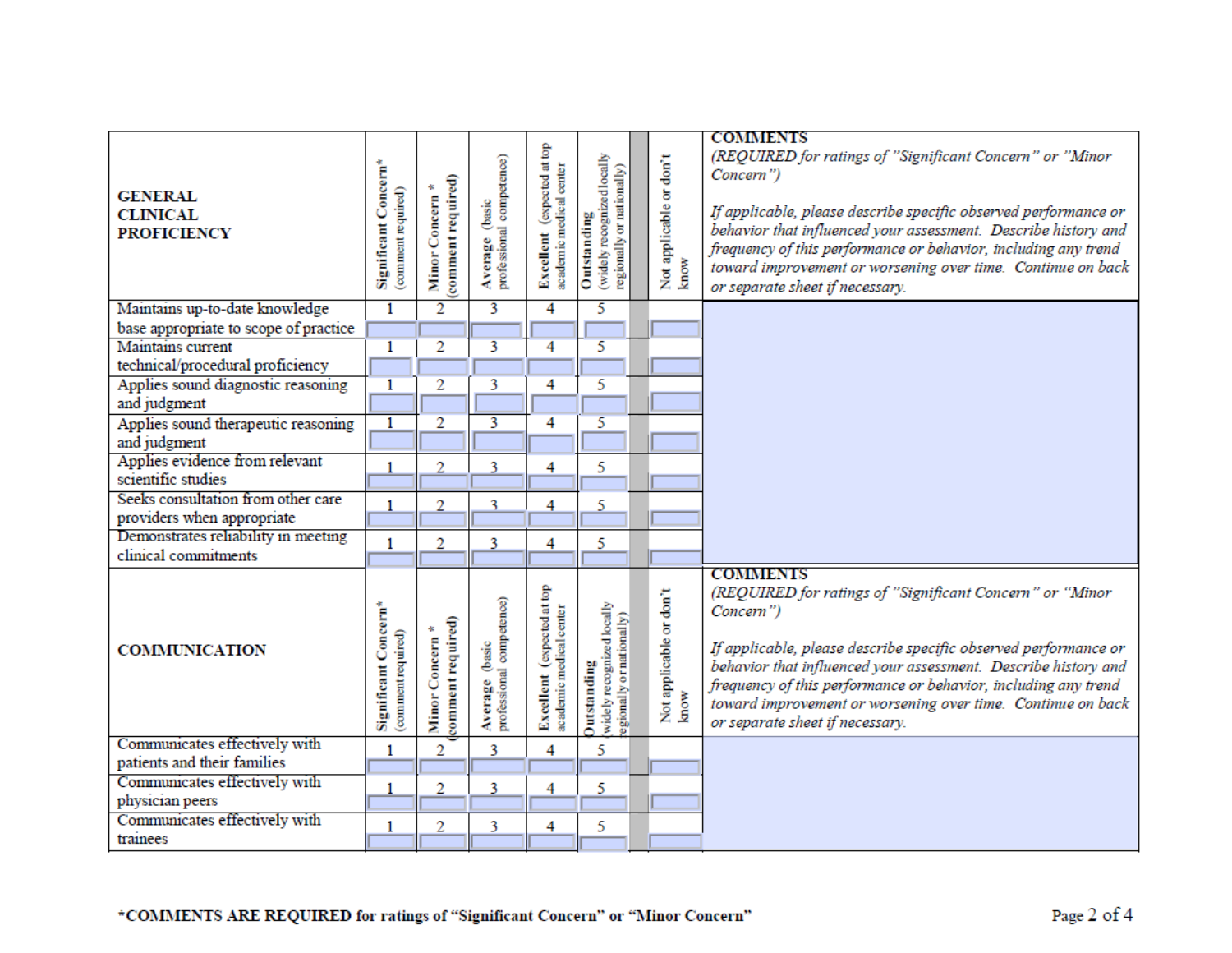| Communicates effectively with         | 1                                          | 2                                  | 3                                          | 4                                                     | 5                                                                      |                                 |                                                                                                                                                                                                                                                                                                                                                                                                   |
|---------------------------------------|--------------------------------------------|------------------------------------|--------------------------------------------|-------------------------------------------------------|------------------------------------------------------------------------|---------------------------------|---------------------------------------------------------------------------------------------------------------------------------------------------------------------------------------------------------------------------------------------------------------------------------------------------------------------------------------------------------------------------------------------------|
| other members of the health care      |                                            |                                    |                                            |                                                       |                                                                        |                                 |                                                                                                                                                                                                                                                                                                                                                                                                   |
| team (for example, nurses, clinical   |                                            |                                    |                                            |                                                       |                                                                        |                                 |                                                                                                                                                                                                                                                                                                                                                                                                   |
| administrators, respiratory           |                                            |                                    |                                            |                                                       |                                                                        |                                 |                                                                                                                                                                                                                                                                                                                                                                                                   |
| therapists, pharmacists)              |                                            |                                    |                                            |                                                       |                                                                        |                                 |                                                                                                                                                                                                                                                                                                                                                                                                   |
| Maintains appropriate medical         | 1                                          | $\overline{2}$                     | 3                                          | 4                                                     | 5                                                                      |                                 |                                                                                                                                                                                                                                                                                                                                                                                                   |
| documentation                         |                                            |                                    |                                            |                                                       |                                                                        |                                 |                                                                                                                                                                                                                                                                                                                                                                                                   |
| <b>PROFESSIONALISM</b>                | Significant Concern*<br>(comment required) | comment required)<br>Minor Concern | Average (basic<br>professional competence) | Excellent (expected at top<br>academic medical center | (widely recognized locally<br>regionally or nationally)<br>Outstanding | Not applicable or don't<br>know | <b>COMMENTS</b><br>(REQUIRED for ratings of "Significant Concern" or "Minor<br>Concern")<br>If applicable, please describe specific observed performance or<br>behavior that influenced your assessment. Describe history and<br>frequency of this performance or behavior, including any trend<br>toward improvement or worsening over time. Continue on back<br>or separate sheet if necessary. |
| Treats patients with compassion and   | $\mathbf{1}$                               | $\overline{2}$                     | 3                                          | 4                                                     | 5                                                                      |                                 |                                                                                                                                                                                                                                                                                                                                                                                                   |
| respect                               |                                            |                                    |                                            |                                                       |                                                                        |                                 |                                                                                                                                                                                                                                                                                                                                                                                                   |
|                                       |                                            |                                    |                                            |                                                       |                                                                        |                                 |                                                                                                                                                                                                                                                                                                                                                                                                   |
| Serves as patient advocate (puts the  | $\mathbf{1}$                               | $\overline{2}$                     | $\overline{\mathbf{3}}$                    | 4                                                     | 5                                                                      |                                 |                                                                                                                                                                                                                                                                                                                                                                                                   |
| patient first)                        |                                            |                                    |                                            |                                                       |                                                                        |                                 |                                                                                                                                                                                                                                                                                                                                                                                                   |
|                                       |                                            |                                    |                                            |                                                       |                                                                        |                                 |                                                                                                                                                                                                                                                                                                                                                                                                   |
| Shows sensitivity to cultural issues  | $\mathbf{1}$                               | $\overline{2}$                     | $\overline{3}$                             | 4                                                     | 5                                                                      |                                 |                                                                                                                                                                                                                                                                                                                                                                                                   |
|                                       |                                            |                                    |                                            |                                                       |                                                                        |                                 |                                                                                                                                                                                                                                                                                                                                                                                                   |
| Treats physician peers with respect   | $\overline{1}$                             | $\overline{2}$                     | $\overline{\mathbf{3}}$                    | 4                                                     | 5                                                                      |                                 |                                                                                                                                                                                                                                                                                                                                                                                                   |
|                                       |                                            |                                    |                                            |                                                       |                                                                        |                                 |                                                                                                                                                                                                                                                                                                                                                                                                   |
| Treats trainees with respect          | 1                                          | $\overline{2}$                     | 3                                          | 4                                                     | 5                                                                      |                                 |                                                                                                                                                                                                                                                                                                                                                                                                   |
|                                       |                                            |                                    |                                            |                                                       |                                                                        |                                 |                                                                                                                                                                                                                                                                                                                                                                                                   |
| Treats other members of the health    | 1                                          | $\overline{2}$                     | $\overline{\mathbf{3}}$                    | 4                                                     | 5                                                                      |                                 |                                                                                                                                                                                                                                                                                                                                                                                                   |
| care team (for example, nurses,       |                                            |                                    |                                            |                                                       |                                                                        |                                 |                                                                                                                                                                                                                                                                                                                                                                                                   |
| clinical administrators, respiratory  |                                            |                                    |                                            |                                                       |                                                                        |                                 |                                                                                                                                                                                                                                                                                                                                                                                                   |
| therapists, pharmacists) with respect |                                            |                                    |                                            |                                                       |                                                                        |                                 |                                                                                                                                                                                                                                                                                                                                                                                                   |
| Available to colleagues               | 1                                          | $\overline{2}$                     | $\overline{3}$                             | 4                                                     | 5                                                                      |                                 |                                                                                                                                                                                                                                                                                                                                                                                                   |
|                                       |                                            |                                    |                                            |                                                       |                                                                        |                                 |                                                                                                                                                                                                                                                                                                                                                                                                   |
| Responds in a timely manner           | 1                                          | $\overline{2}$                     | 3                                          | 4                                                     | 5                                                                      |                                 |                                                                                                                                                                                                                                                                                                                                                                                                   |
|                                       |                                            |                                    |                                            |                                                       |                                                                        |                                 |                                                                                                                                                                                                                                                                                                                                                                                                   |
| Respects patient confidentiality      | $\overline{1}$                             | 2 <sub>1</sub>                     | $\overline{3}$ [                           | 4 <sub>l</sub>                                        | $5\Box$                                                                |                                 |                                                                                                                                                                                                                                                                                                                                                                                                   |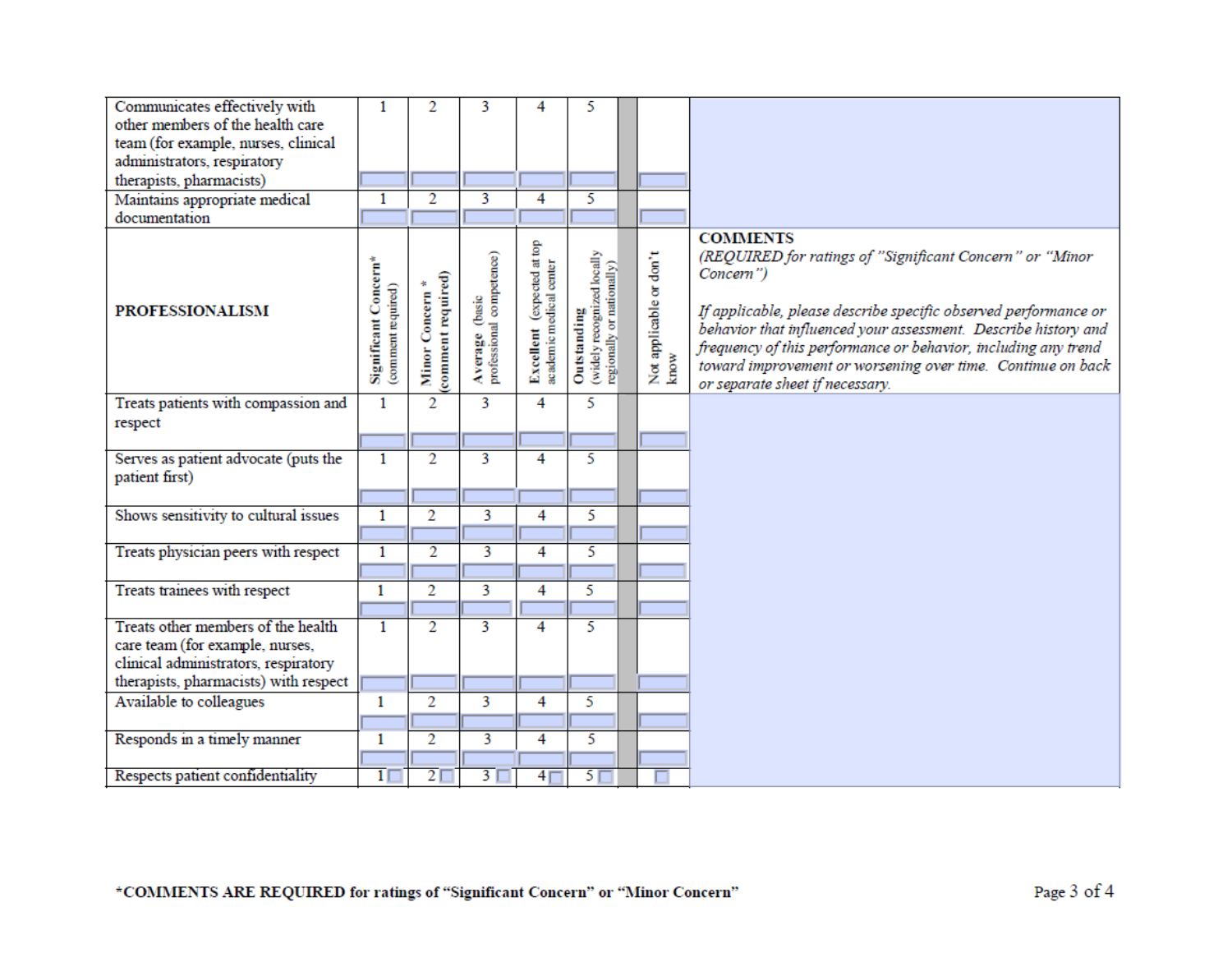| <b>SYSTEMS-BASED PRACTICE</b>                                         | Significant Concern*<br>(comment required) | comment required)<br>Minor Concern    | professional competence)<br>Average (basic      | (expected at top<br>academic medical center<br>Excellent | reognized locally<br>regionally or nationally)<br>Outstanding<br>(widely) | Not applicable or don't<br>know | <b>COMMENTS</b><br>(REQUIRED for ratings of "Significant Concern" or<br>"Extraordinary")<br>If applicable, please describe specific observed performance or<br>behavior that influenced your assessment. Describe history and<br>frequency of this performance or behavior, including any trend<br>toward improvement or worsening over time. Continue on back<br>or separate sheet if necessary. |
|-----------------------------------------------------------------------|--------------------------------------------|---------------------------------------|-------------------------------------------------|----------------------------------------------------------|---------------------------------------------------------------------------|---------------------------------|---------------------------------------------------------------------------------------------------------------------------------------------------------------------------------------------------------------------------------------------------------------------------------------------------------------------------------------------------------------------------------------------------|
| Effectively coordinates patient care<br>within the healthcare system. | 1                                          | 2                                     | 3                                               | 4                                                        | 5                                                                         |                                 |                                                                                                                                                                                                                                                                                                                                                                                                   |
| Appropriately considers cost of care                                  |                                            | 2                                     | 3                                               | 4                                                        | 5                                                                         |                                 |                                                                                                                                                                                                                                                                                                                                                                                                   |
| in medical decision-making.<br>Participates in quality improvement    |                                            | $\overline{2}$                        | 3                                               | 4                                                        | 5                                                                         |                                 |                                                                                                                                                                                                                                                                                                                                                                                                   |
| activities                                                            |                                            |                                       |                                                 |                                                          |                                                                           |                                 |                                                                                                                                                                                                                                                                                                                                                                                                   |
| Demonstrates leadership in clinical                                   | 1                                          | 2                                     | 3                                               | 4                                                        | 5                                                                         |                                 |                                                                                                                                                                                                                                                                                                                                                                                                   |
| program development and<br>administration                             |                                            |                                       |                                                 |                                                          |                                                                           |                                 |                                                                                                                                                                                                                                                                                                                                                                                                   |
| <b>OVERALL</b>                                                        | Significant Concern*<br>(comment required) | comment required)<br>Concern<br>Minor | professional competence)r)<br>(basic<br>Average | expected at top<br>academic medical center<br>Excellent  | (widely recognized locally<br>regionally or nationally)<br>Outstanding    | Not applicable or don't<br>know | <b>COMMENTS</b><br>(REQUIRED for ratings of "Significant Concern" or "Minor<br>Concern")<br>If applicable, please describe specific observed performance or<br>behavior that influenced your assessment. Describe history and<br>frequency of this performance or behavior, including any trend<br>toward improvement or worsening over time. Continue on back<br>or separate sheet if necessary. |
| Overall clinical performance                                          | 1                                          | $\overline{2}$                        | 3                                               | 4 I                                                      | 5                                                                         |                                 |                                                                                                                                                                                                                                                                                                                                                                                                   |

# ADDITIONAL COMMENTS:

Please have the service chief contact me regarding this evaluation

Signature

Print Name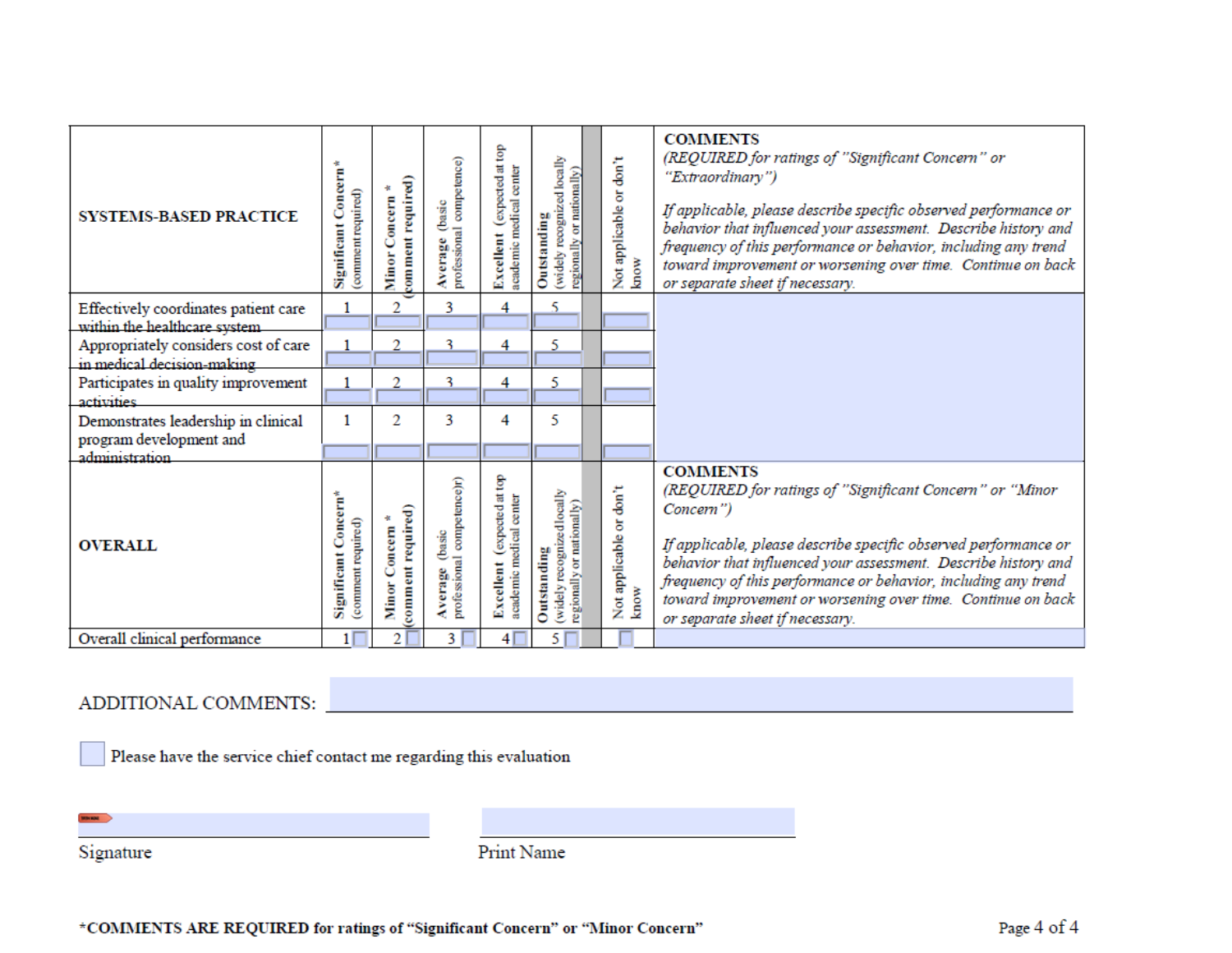

#### **Appendix B: History and Physical Examination: General Information and Attestation Form**

#### **History and Physical Examination for Late Career Practitioners**

#### **NOTE TO THE EXAMINING PHYSICIAN:**

The Medical Staff of Stanford Hospital and Clinics, as a part of their efforts to protect both patients and practitioners, require a comprehensive history and physical examination of practitioners applying or reapplying for clinical privileges beyond a certain age. Important components of this assessment include a review of systems that addresses functional status, and comprehensive sensory examinations including tests of hearing, visual acuity with eye chart and exam, and a thorough neurological exam. The elements of the examination should be modified as appropriate to address the age, clinical condition, medical problems and the clinical privileges requested by the practitioner. *Therefore, please be sure to review the practitioner's requested privileges before conducting your examination*.

In order to respect the confidentiality of the practitioner's medical information, please submit **only** the form attached to this document when sending the results of your examination to the relevant Medical Staff office. As noted on the form, the Medical Staff is only interested in, and should only receive a detailed report on, those aspects of the practitioner's health, if any, that have the potential to adversely affect the practitioner's ability to safely perform the requested privileges, or that document his/her ability to do so.

You may supply additional information that you feel would be helpful to the Medical Staff in this assessment.

**I. Practitioner's Name:** 

**(Name of Person being evaluated) Requested Clinical Privileges: See attached Clinical Privileges Delineation Checklist**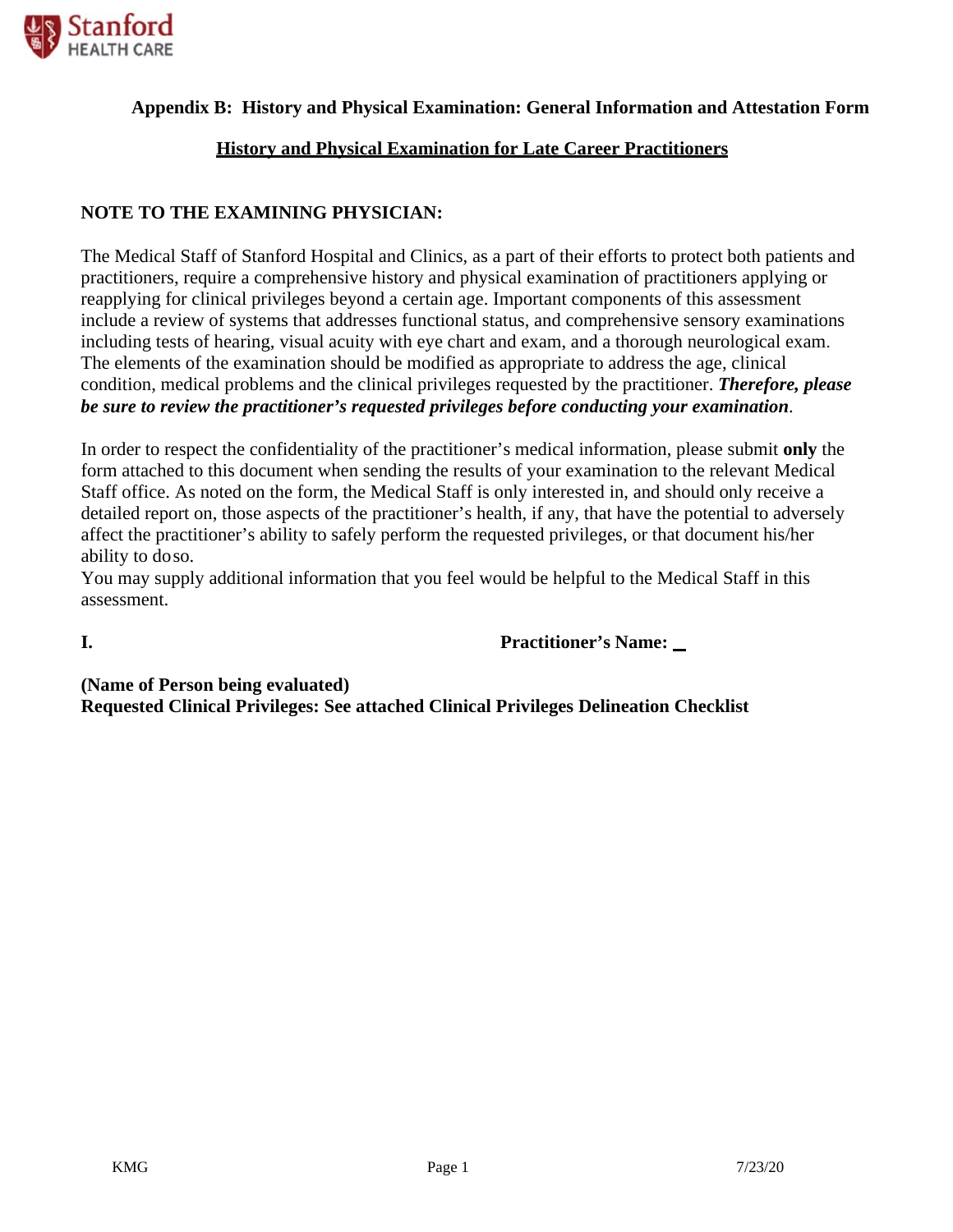### **History and Physical Attestation Form**

I attest that I have performed a comprehensive history and physical examination on this practitioner, and that I have reviewed the clinical privileges requested by this practitioner.

|            | Agree: Disagree: If disagree, please elaborate below                            |
|------------|---------------------------------------------------------------------------------|
| Ш.         | In tests and studies performed on this practitioner, he/she has no apparent     |
| requested. | findings that would necessarily preclude him/her from performing the privileges |
|            | Agree: Disagree: If disagree, please elaborate below                            |
|            |                                                                                 |
|            | IV. Do you have any recommendations for further study or evaluation?            |
|            | No: Yes: Yes: If yes, please elaborate below                                    |
|            |                                                                                 |

÷